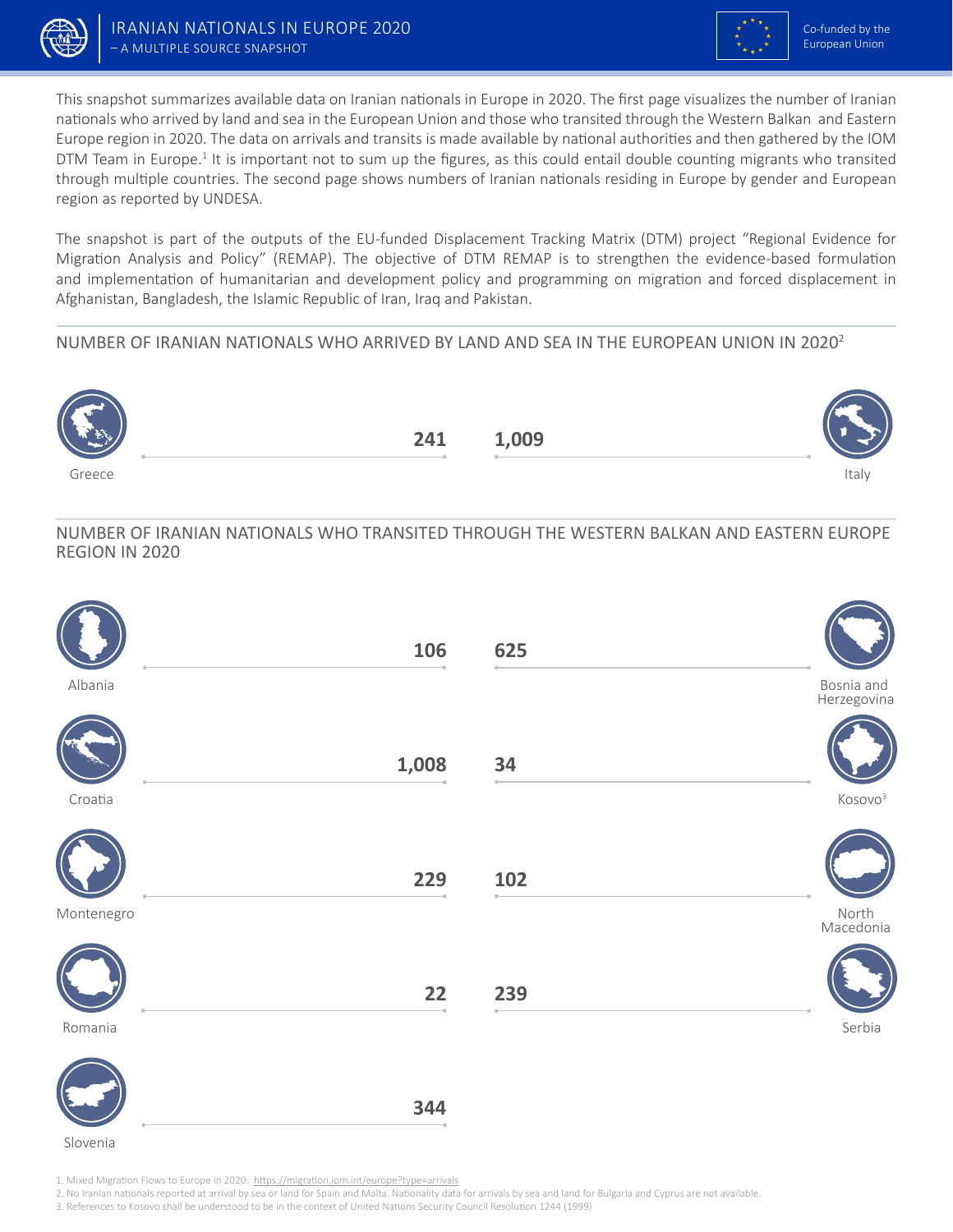



According to the International Migrants Stock 2020 compiled by UNDESA<sup>4</sup>, a total of 512,303 Iranian nationals resided in Europe in 2020. Fifty-six per cent of them were male and 44 per cent were female. The number of Iranian nationals in each European country in 2020 is shown in Annex 1, together with gender-disaggregated numbers. UNDESA estimates the number and composition of migrants on the basis of data obtained from population censuses, population registers and national surveys. The dataset provides estimates of the international migrant stock by age, sex and origin for the midpoint (1 July) of each year: 1990, 1995, 2000, 2005, 2010, 2015 and 2020.



## NUMBER OF IRANIAN NATIONALS IN EUROPE BY GENDER, UNDESA- 2020



4. United Nations International Migrant Stock 2020. https://www.un.org/development/desa/pd/content/international-migrant-stock